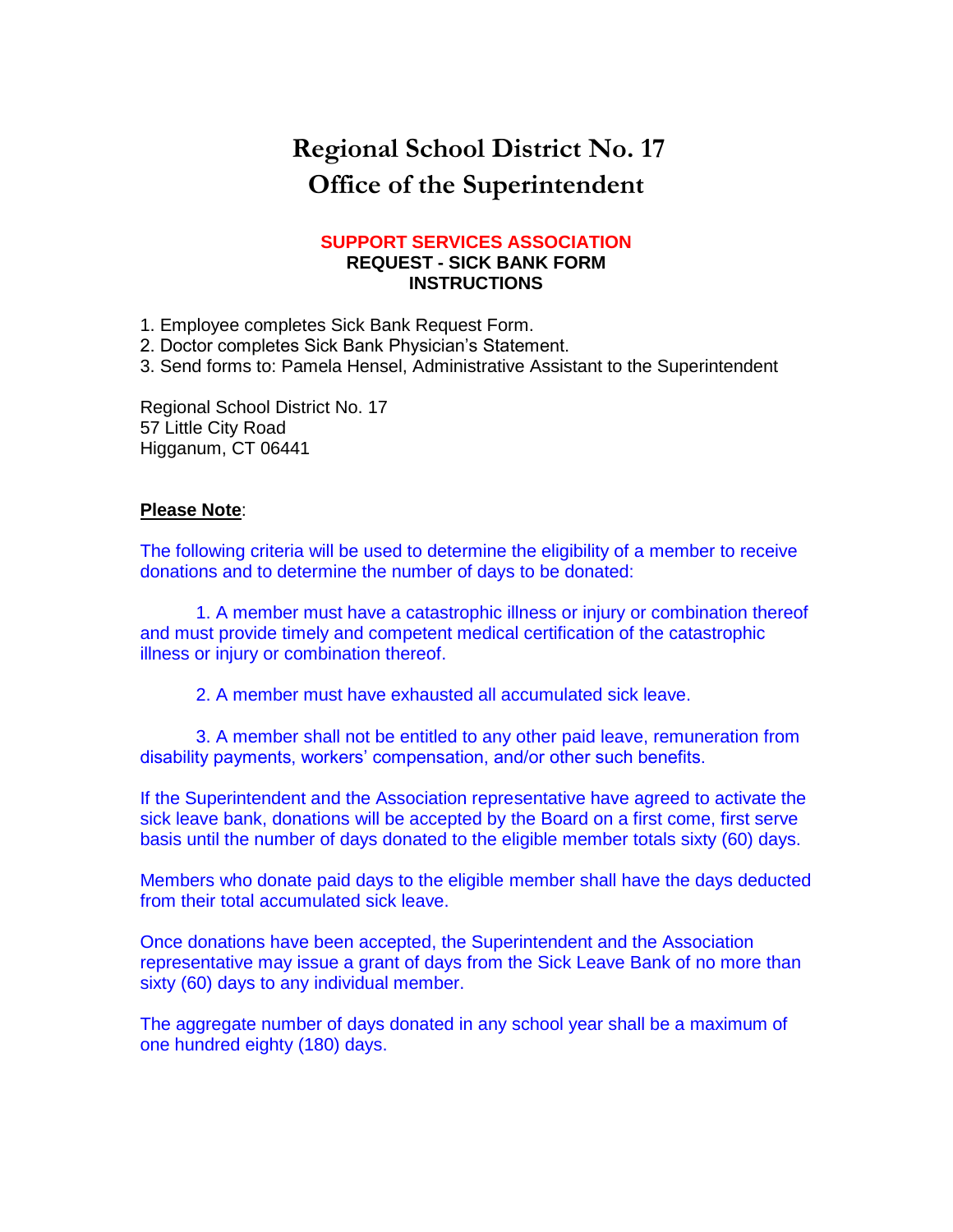# **Regional School District No. 17**

### **Office of the Superintendent SUPPORT SERVICES ASSOCIATION SICK BANK REQUEST FORM**

| Address:                                                                                                                                            |  |
|-----------------------------------------------------------------------------------------------------------------------------------------------------|--|
| <b>School and Department:</b>                                                                                                                       |  |
|                                                                                                                                                     |  |
|                                                                                                                                                     |  |
| <b>REQUEST</b>                                                                                                                                      |  |
| Start Date <sup>*</sup> : ______________________________                                                                                            |  |
| Attending Physician:                                                                                                                                |  |
| I have attached my Physician's statement<br>Comments:                                                                                               |  |
|                                                                                                                                                     |  |
| I have a catastrophic illness or injury or combination therefore and have provided<br>timely and competent medical certification of this condition. |  |
|                                                                                                                                                     |  |
| Date:                                                                                                                                               |  |